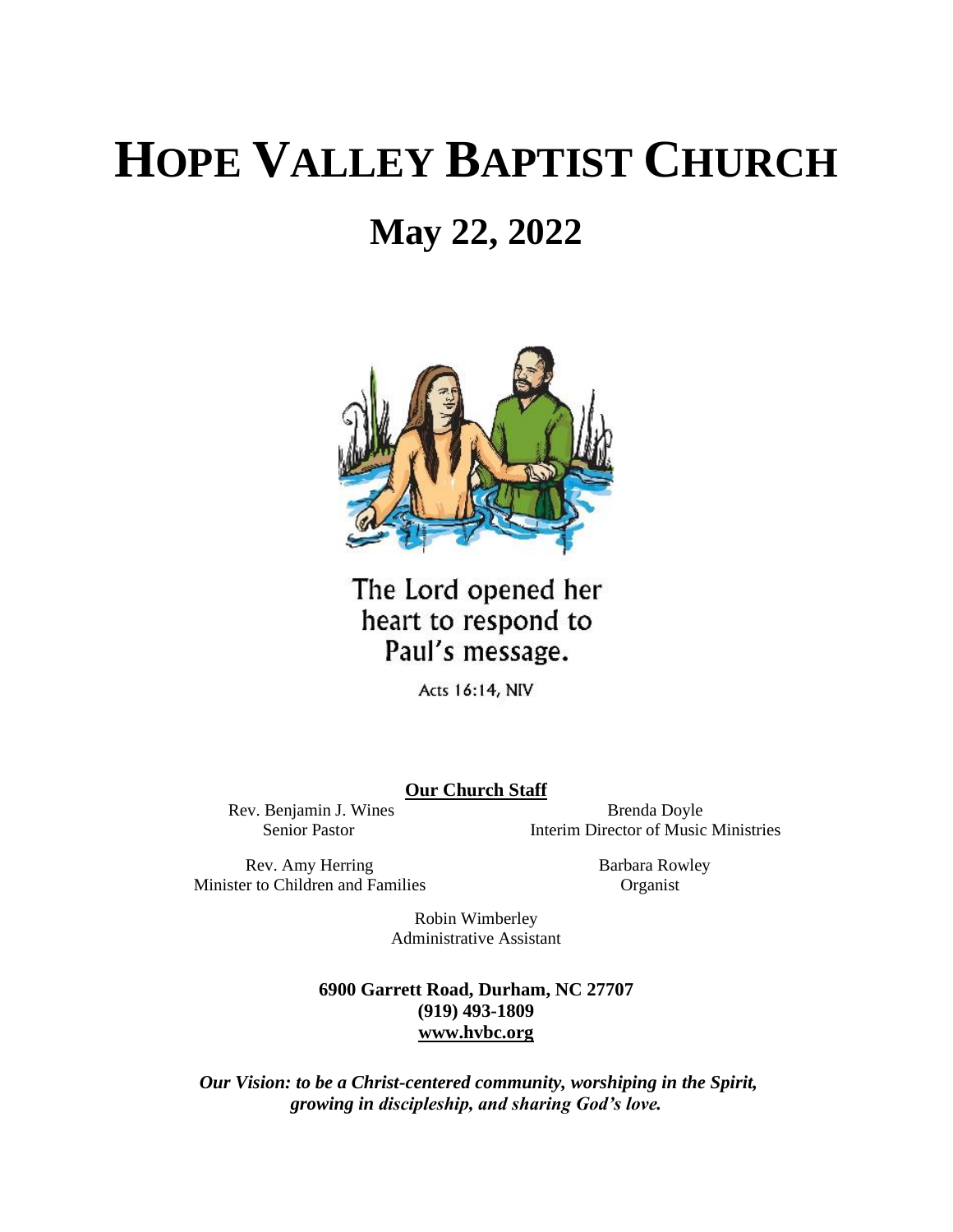## **The Church at Worship**

| <b>Gathering Music</b>                                                                                                                                                                                                                                                                                                                                                                                                                                                                                                                                                                                                                                                         |                                     |                      |
|--------------------------------------------------------------------------------------------------------------------------------------------------------------------------------------------------------------------------------------------------------------------------------------------------------------------------------------------------------------------------------------------------------------------------------------------------------------------------------------------------------------------------------------------------------------------------------------------------------------------------------------------------------------------------------|-------------------------------------|----------------------|
| <b>Welcome and Announcements</b>                                                                                                                                                                                                                                                                                                                                                                                                                                                                                                                                                                                                                                               |                                     | Rev. Benjamin Wines  |
| <b>Chiming of the Trinity</b>                                                                                                                                                                                                                                                                                                                                                                                                                                                                                                                                                                                                                                                  |                                     |                      |
| <b>Prelude</b>                                                                                                                                                                                                                                                                                                                                                                                                                                                                                                                                                                                                                                                                 | Give Me Jesus<br>Arr. Mary McDonald | Mary Summerlin       |
| <b>Call to Worship</b>                                                                                                                                                                                                                                                                                                                                                                                                                                                                                                                                                                                                                                                         | Psalm 67                            | Rev. Amy Herring     |
| Leader: May God be gracious to us and bless us<br>People: And make his face to shine upon us,<br>Leader: That your way may be known upon earth,<br>People: Your saving power among all nations.<br>Leader: Let the peoples praise you, O God;<br>People: Let all the peoples praise you.<br>Leader: Let the nations be glad and sing for joy,<br>People: For you judge the peoples with equity.<br>Leader: Let the peoples praise you, O God;<br>People: Let all the peoples praise you.<br>Leader: The earth has yielded its increase;<br>People: God, our God, has blessed us.<br>Leader: May God continue to bless us;<br>People: Let all the ends of the earth revere him. |                                     |                      |
| <b>Invocation</b>                                                                                                                                                                                                                                                                                                                                                                                                                                                                                                                                                                                                                                                              |                                     | Rev. Amy Herring     |
| <b>Hymn of Praise No. 379</b>                                                                                                                                                                                                                                                                                                                                                                                                                                                                                                                                                                                                                                                  | Let All Things Now Living           | <b>ASH GROVE</b>     |
| <b>Scripture Reading</b>                                                                                                                                                                                                                                                                                                                                                                                                                                                                                                                                                                                                                                                       | Acts 16:6-15                        | <b>Susan Bentley</b> |
| <b>Children's Message</b>                                                                                                                                                                                                                                                                                                                                                                                                                                                                                                                                                                                                                                                      |                                     | Rev. Amy Herring     |
| Hymn of Faith No. 645                                                                                                                                                                                                                                                                                                                                                                                                                                                                                                                                                                                                                                                          | Faith of Our Fathers                | <b>ST. CATHERINE</b> |
| <b>Pastoral Prayer and Lord's Prayer</b>                                                                                                                                                                                                                                                                                                                                                                                                                                                                                                                                                                                                                                       |                                     | Rev. Benjamin Wines  |

**Our Father, Who art in heaven, hallowed be Thy name. Thy kingdom come, Thy will be done on earth as it is in heaven. Give us this day our daily bread. And forgive us our trespasses as we forgive those who trespass against us. And lead us not into temptation, but deliver us from evil. For Thine is the kingdom, and the power, and the glory, forever, Amen.**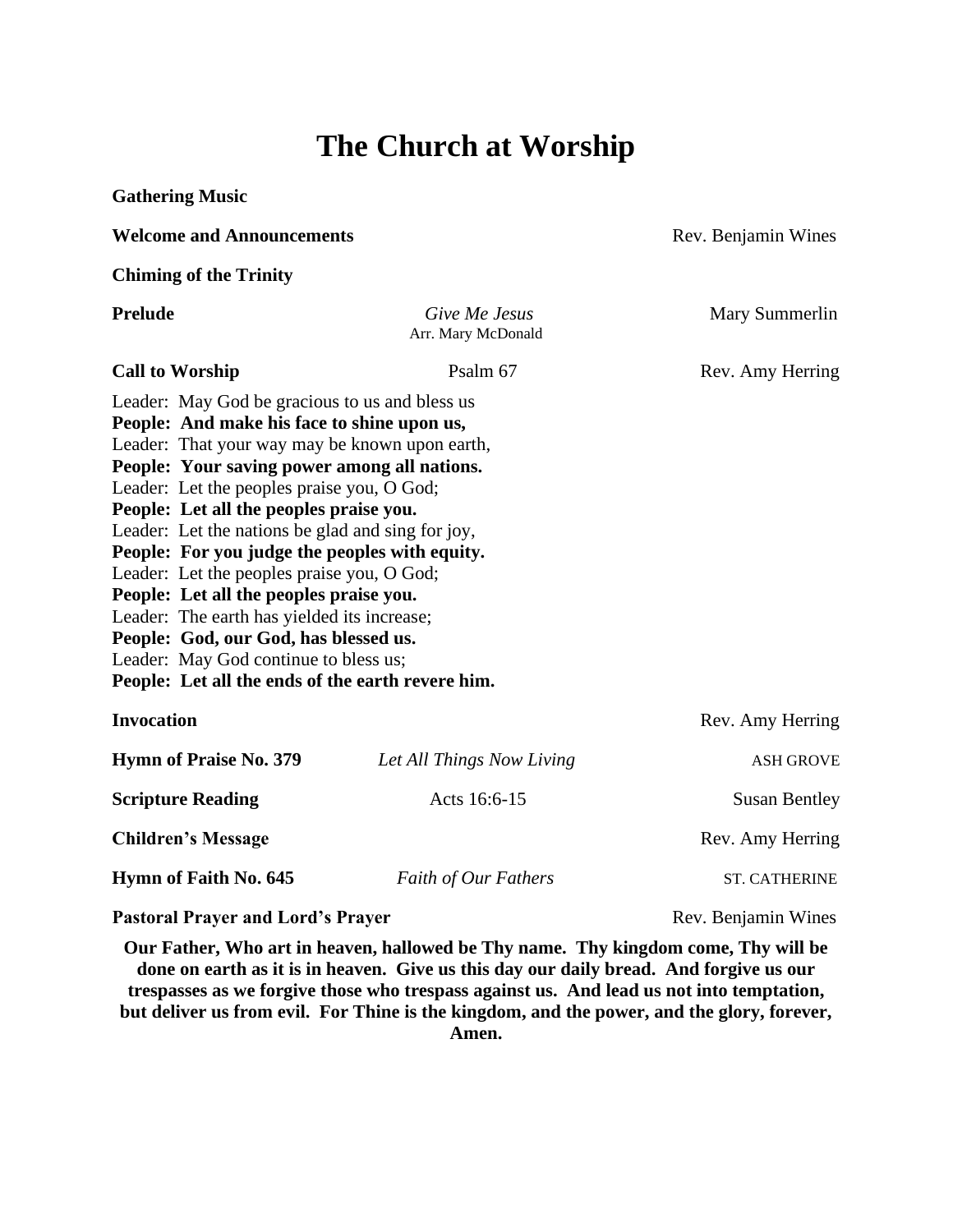*There is a redeemer - Jesus, God's own Son. Precious Lamb of God, Messiah, Holy One. Thank You, O my Father, for giving us Your Son, and leaving Your Spirit till the work on earth is done.* 

*Jesus, my Redeemer, name above all names; Precious Lamb of God, Messiah, Hope for sinners slain. Thank You, O my Father, for giving us Your Son, and leaving Your Spirit till the work on earth is done.*

*When I stand in Glory, I will see His face; There I'll serve my King forever in that holy place. Thank you, O my Father, for giving us Your Son, and leaving Your Spirit till the work on earth is done. Thank you, O my Father for giving us Your Son, and leaving Your Spirit till the work on earth is done.*

| <b>Sermon</b>      | <b>Respecting the Spirit</b>                            | Rev. Benjamin Wines |
|--------------------|---------------------------------------------------------|---------------------|
|                    | Hymn of Commitment No. 395 Open My Eyes, That I May See | <b>SCOTT</b>        |
| <b>Benediction</b> |                                                         | Rev. Benjamin Wines |
| <b>Postlude</b>    | We Walk By Faith<br>Larson                              | Barbara Rowley      |

**Sunday, June 12, 2022**

Please contact the church office if you are graduating this year or have a family member graduating from high school, college, or graduate school. We will be recognizing and honoring graduates on June 12 as part of the Worship Service. **Please let us know by May 29.**

**Families Moving Forward Thursday, May 26** Please let Anne Pokorny know how you can help.

**Anthem** *There Is a Redeemer* arr. Keith Christopher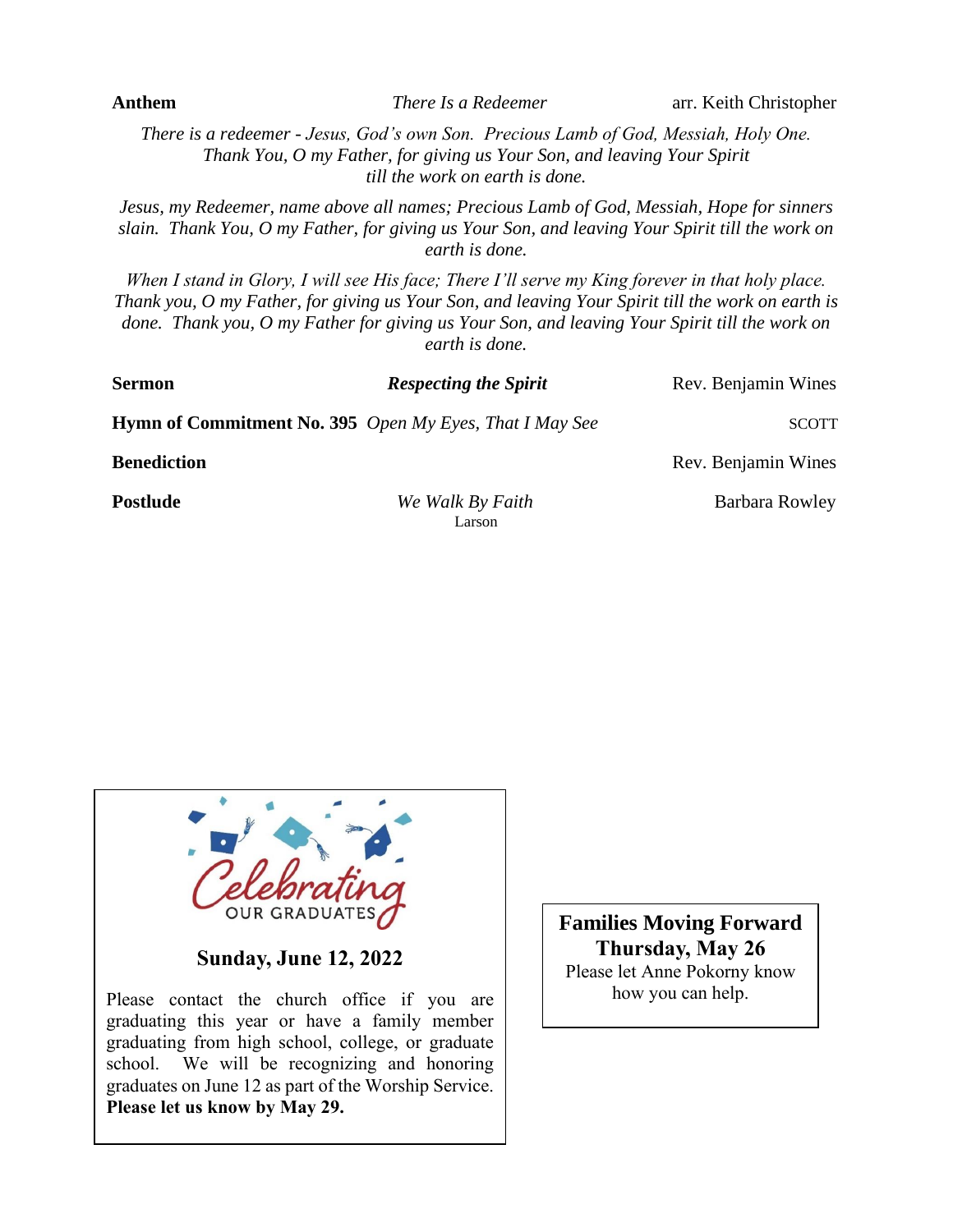

**HELP WANTED Part-time Director of Music Ministry** Application Deadline May 31, 2022 For more information: <https://www.hvbc.org/work-for-hvbc/> or contact Robin Wimberley, [robin@hvbc.org](mailto:robin@hvbc.org) or 919-493-1809.

#### **Fellowship Breakfast June 12, 8:30 am**

Rick Lynch will be cooking breakfast for everyone on June 12! Come and enjoy breakfast before the worship service where we will be celebrating our graduates. **Please email or call Robin in the church office by Wednesday, June 8 if you will be attending or if you can help Rick with preparation.** Thanks Rick!

#### **Nominating Team Announcement**

All church members who are currently serving in a ministry or mission team should now have received an email from the Nominating Team regarding serving next year. (If your email did not arrive, please contact Jennifer Bowen at Jennifer.pt.bowen@gmail.com.). As people consider how to serve in the next year, we would like to mention some areas where we know there will be needs in the following areas: Greeters, Youth Sunday School, Family Ministries, Youth Team, Sound Team, Song Leaders and Pianist for Carolina Reserve, and the Nominating Team. HOWEVER, if there is somewhere you feel led to serve (or are just curious about), we can use your gifts. Please contact a member of the Nominating Team with any questions you have about what any of the teams do or how to get involved.

Thank you for all you do for our church,

The Nominating Team

Jennifer Bowen, Johnny Bush, Rachel Dossett, and Linda Ward